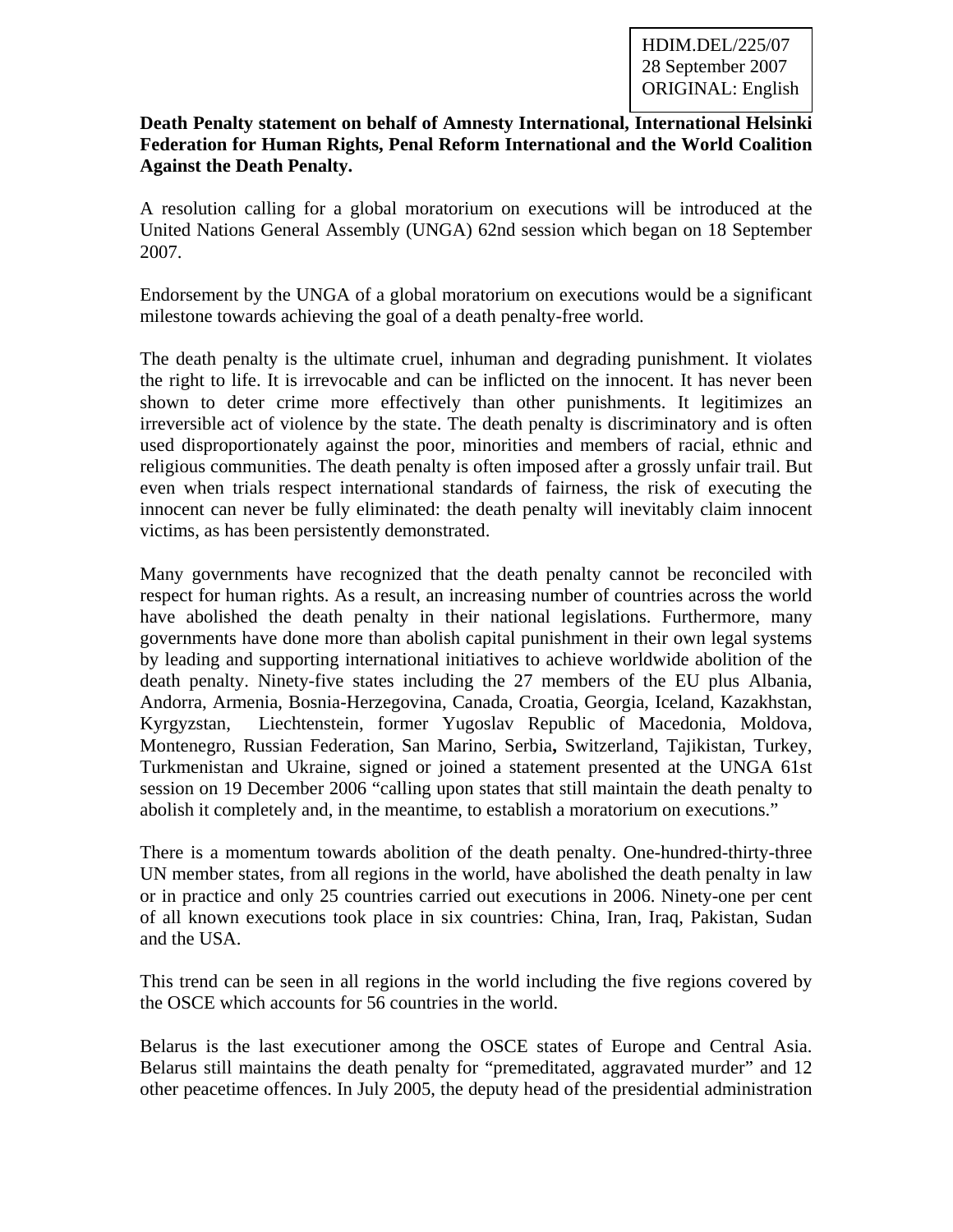said that abolition of the death penalty could be considered "once social and economic preconditions were in place".

On 15 November 2006, the State Duma (lower house of parliament) of the Russian Federation voted to postpone until 2010 the introduction of jury trials in Chechnya, the only remaining Russian Federation region without a jury system. This decision has the effect of extending the current moratorium on the death penalty, introduced in 1999 by the Federation Constitutional Court when it banned regular court judges from sentencing people to death until the jury system was introduced everywhere in the Russian Federation.

On 27 December 2006 in Georgia President Mikheil Saakashvili signed a constitutional amendment regarding the complete abolition of the death penalty. Georgia had already abolished the death penalty in 1997 but the Constitution still stated that "until its complete abolition the death penalty can be envisaged by organic law for especially serious crimes against life. Only the Supreme Court has the right to impose this punishment". This reservation has now been deleted and replaced with the wording "The death sentence has been abolished".

In Central Asia, there is a clear move towards abolition. Kazakstan, Kyrgyzstan, Tajikistan, Turkmenistan and Uzbekistan retained the death penalty when they gained independence in 1991. Turkmenistan abolished the death penalty for all crimes in 1999. Kyrgyzstan abolished it for ordinary crimes in June 2007; the cases of all 174 prisoners currently sentenced to death were to be reviewed by the Supreme Court by the end of 2007**.** Kazakhstan has had a moratorium on executions since 2003 and Tajikistan has had moratoria on executions and death sentences since 2004. Uzbekistan is also taking steps towards abolition. On 1 August 2005 President Islam Karimov signed a decree stipulating the abolition of the death penalty in Uzbekistan from 1 January 2008. In June 2007 the Uzbekistani Senate passed amendments to the criminal and criminal procedure codes that are believed to replace the death penalty with life imprisonment from January 2008.

Moldova had abolished the death penalty for all crimes in 1995 and, in this regard in July 2006, Moldova's parliament voted to remove the clause in the country's constitution which provided for the imposition of the death penalty in extraordinary circumstances**.** In September 2006 the government ratified the Second Optional Protocol to the International Covenant on Civil and Political Rights (ICCPR) and in October 2006 Protocol No 13 to the European Convention on Human Rights and Fundamental Freedoms (ECHR).

On 12 January 2007 the Parliament of the internationally unrecognized region of Abkhazia adopted the law entitled "Moratorium on the Death Penalty", establishing a moratorium on executions during peacetime. Since 1993 there had been a *de facto* moratorium on executions in place in Abkhazia. According to the governmental news agency *Apsnypress*, death sentences can still be handed down for "particularly grave crimes against life, the foundations of the constitutional order, against the security of the state, and crimes against military service." Reportedly, there are currently two male